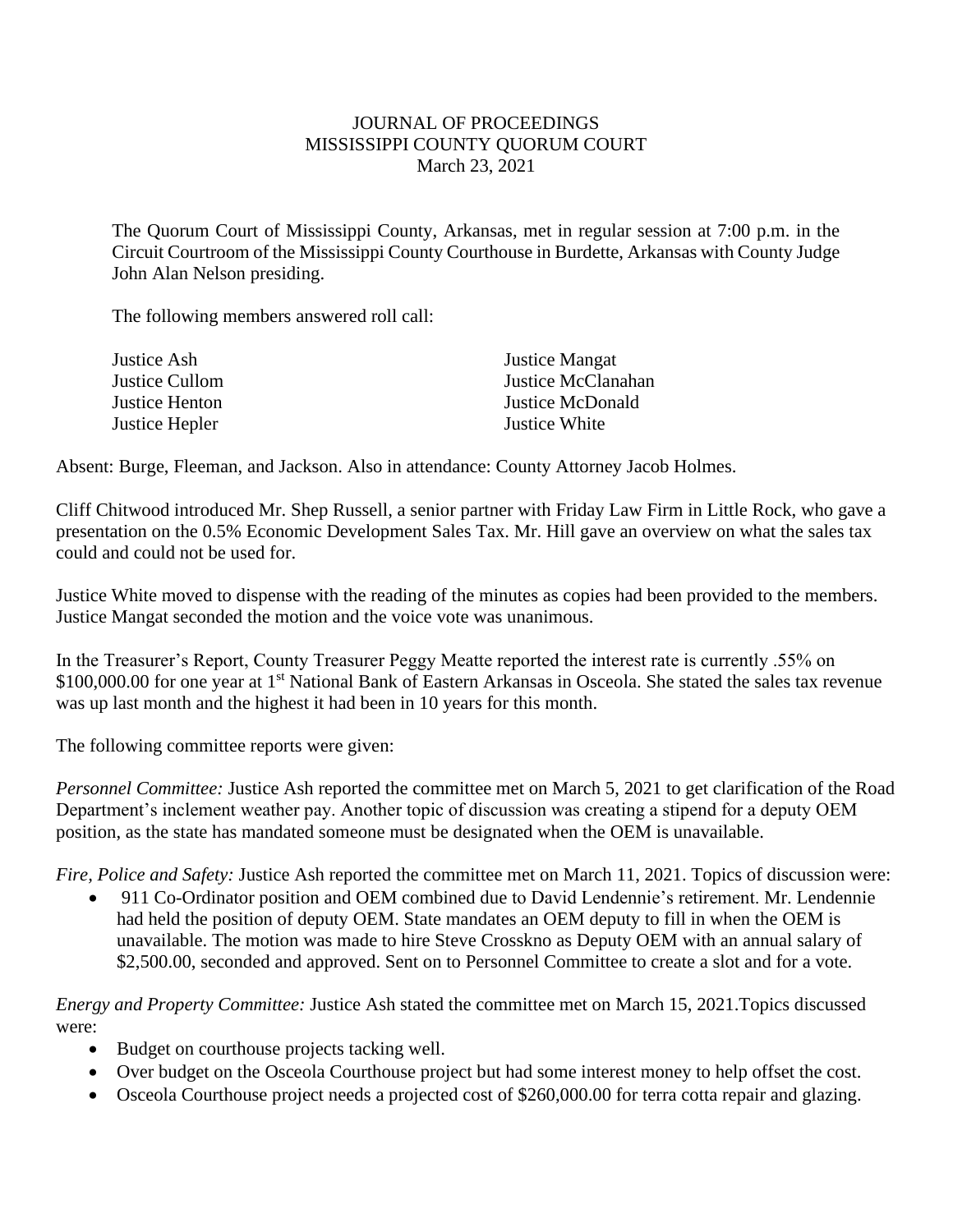- Pigeon problem in Osceola would cost approximately \$30,000.00 to eliminate.
- Metal detectors and x-ray installed at main entrance of Blytheville courthouse.
- Judge John Alan Nelson reported he is expecting the county offices to be moving back into the Blytheville courthouse in September.

*Finance Committee:* Justice White reported the committee met on March 15, 2021 and topics of discussion were:

- Monthly expenses under budget.
- Completed clean-up budget passing on to full court.
- Mental Health Grant ending this year. Kelli Jones and Bo McCollum were being paid to take care of the grant. Part of the grant was dedicated to pay their salary for doing so.
- 911 Co-Ordinator/OEM overtime pay. Wayne Reynolds has asked for overtime pay.
- Sheriff Cook asked to have a conversation with the vendors of the metal detectors and x-ray machines being installed at the new courthouse.
- Steven Savage, Public Affairs Director, addressed the committee concerning county transparency and how we ranked statewide. He also asked the committee to consider purchasing the Municode software which would allow more information be made available on the county website for increased transparency.
- Work on getting employee salaries up to JSEP recommendations.
- Pay medical bills for an employee, injured on the job, whose workers compensation has expired and has developed medical problems.

## New Business:

The clerk was asked to read a resolution titled: A RESOLUTION TO EXTEND THE 0.5 % SALES AND USE TAX WITHIN MISSISSIPPI COUNTY, ARKANSAS LEVIED THEREBY FOR ECONOMIC DEVELOPMENT PURPOSES; AND PRESCRIBING OTHER MATTERS RELATING THERETO. Following the reading, Justice White moved for adoption, Justice Hepler seconded and the vote was: Aye --- Ash, Cullom, Henton, Hepler, Mangat, McClanahan, McDonald and White; Nay --- None: Absent--- Burge, Fleeman and Jackson. R-2021-02 was adopted by the court.

The clerk was asked to read a resolution titled: A RESOLUTION TO ADOPT THE NEW SAFETY PLAN AS RECOMMENDED BY THE OFFICE OF EMERGENCY MANAGEMENT. The clerk was asked to read a resolution titled: A RESOLUTION TO EXTEND THE 0.5 % SALES AND USE TAX WITHIN MISSISSIPPI COUNTY, ARKANSAS LEVIED THEREBY FOR ECONOMIC DEVELOPMENT PURPOSES; AND PRESCRIBING OTHER MATTERS RELATING THERETO. Following the reading, Justice Ask moved for adoption, Justice Mangat seconded and the vote was: Aye --- Ash, Cullom, Henton, Hepler, Mangat, McClanahan, McDonald and White; Nay --- None: Absent--- Burge, Fleeman and Jackson. R-2021-03 was adopted by the court.

Judge Nelson asked the clerk to read an appropriation ordinance titled: AN ORDINANCE PROVIDING SUPPLEMENTAL APPROPRIATIONS FOR THE OPERATION OF MISSISSIPPI COUNTY GOVERNMENT, INCLUDING INCREASES AND/OR CHANGES IN APPROPRIATIONS FOR CERTAIN DEPARTMENTS OF COUNTY GOVERNMENT FOR THE CALENDAR AND FISCAL YEAR OF 2020, AND FOR OTHER PURPOSES. Following the reading, Justice White moved for adoption, Justice Hepler seconded and the vote was: Aye --- Ash, Cullom, Henton, Hepler, Mangat, McClanahan, McDonald and White; Nay --- None: Absent--- Burge, Fleeman and Jackson. O-2021-07 was adopted by the court.